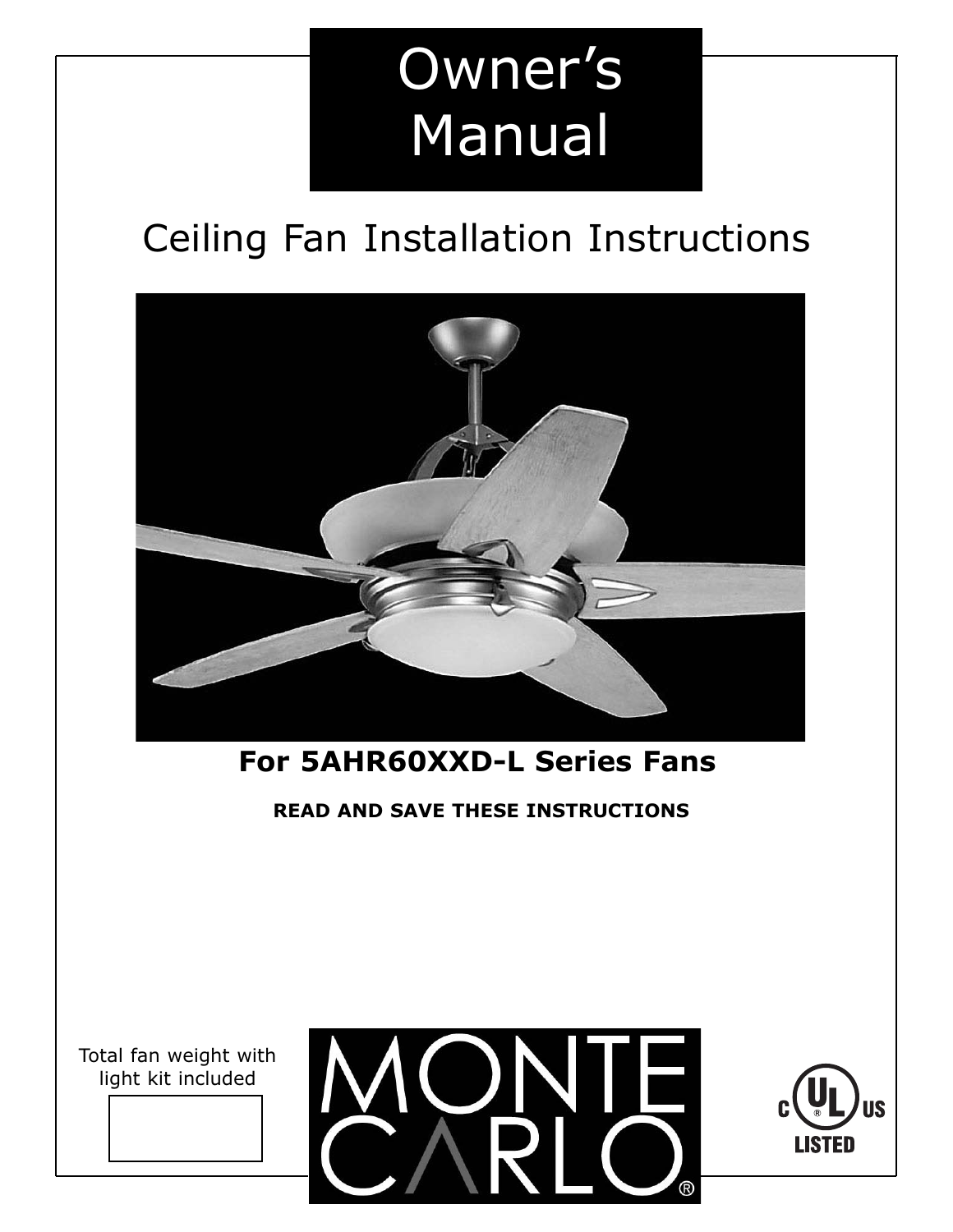## Installation

#### **SAFETY TIPS**

#### WARNING: TO REDUCE THE RISK OF FIRE, ELECTRIC SHOCK, OR INJURY TO PERSONS, OBSERVE THE FOLLOWING: READ AND SAVE THESE INSTRUCTIONS

- Installation work and electrical wiring must be done by qualified person(s) in accordance with applicable codes and standards (ANSI/NFPA 70- 1999), including fire-rated construction. 1.
- Use this unit only in the manner intended by the manufacurer. If you have any questions contact the manufacturer.  $\mathcal{L}$
- After making the wire connections, the wires should be spread apart with the grounded conductor and the equipment-grounding conductor on one side of the outlet box and ungrounded conductor on the other side of the outlet box. 3.
- Before you begin installing the fan, Switch power off at Service panel and lock service disconnecting means to prevent power from being switched on accidentally. When the service disconnecting means cannot be locked, securely fasten a prominent warning device, such as a tag, to the service panel. 4.
- Be cautious! read all instructions and safety information before installing your new fan. Review the accompanying assembly diagrams. 5.
- When cutting or drilling into wall or ceiling, do not damage electrical wiring and other hidden utilities. 6.
- Make sure the installation site you choose allows the fan blades to rotate without any obstructions. Allow a minimum clearance of 7 feet from the floor to the trailing edge of the blade. 7.
- WARNING Risk of fire, electric shock, or personal injury, The fan in this box may be either directly supported from a structural framing member of a building and/or may be mounted to an outlet box marked acceptable for fan support of 31.8 kg. (70 lbs.) or less. Most outlet boxes commonly used for the support of luminaires may not be acceptable for fan support and may need to be replaced. Consult a qualified electrician if in doubt. 8.
- Do not bend blade holders during installation to motor, balancing or during cleaning. Do not insert foreign object between rotating blades. 9.
- 10. Attach the mounting bracket using only the hardware supplied with the outlet box.
- 11. To reduce the risk of fire or electric shock, do not use this fan with any solid state fan speed control device, or variable speed control.
- 12. If this unit is to be installed over a tub or shower, it must be marked as appropriate for the application.
- 13. NEVER place a switch where it can be reached from a tub or shower.
- 14. The combustion airflow needed for safe operation of fuel-burning equipment may be affected by this unit's operation. Follow the heating equipment manufacturer's guideline safety standards such as those published by the National Fire Protection Association (NFPA), and the American Society for Heating, Refrigeration and Air Conditioning Engineers (ASHRAE) and the local code authorities.
- 15. Before servicing or cleaning unit, Switch power off at Service panel and lock service disconnecting means to prevent power from being switched on accidentally. When the service disconnecting means cannot be locked, securely fasten a prominent warning device, such as a tag, to the service panel.

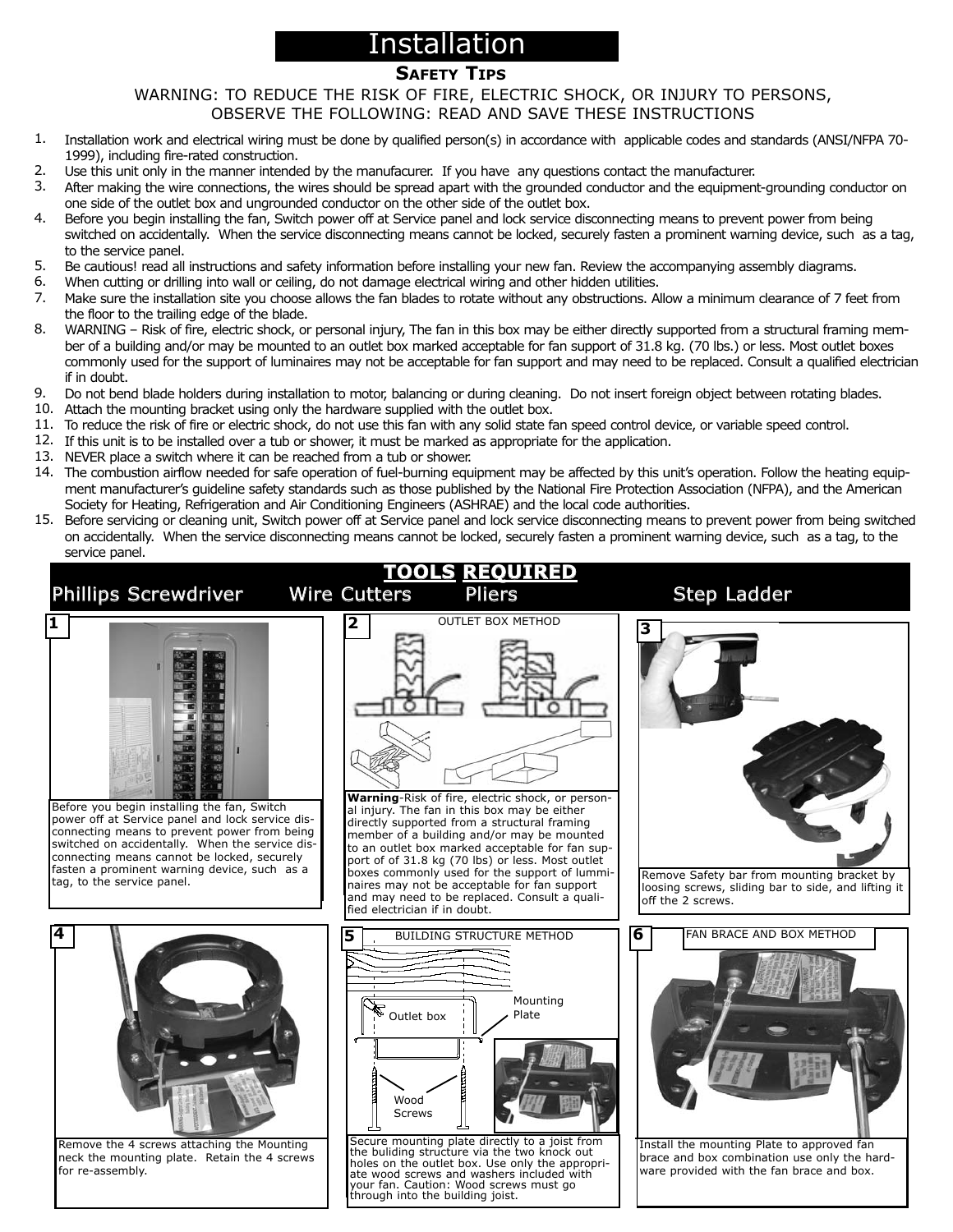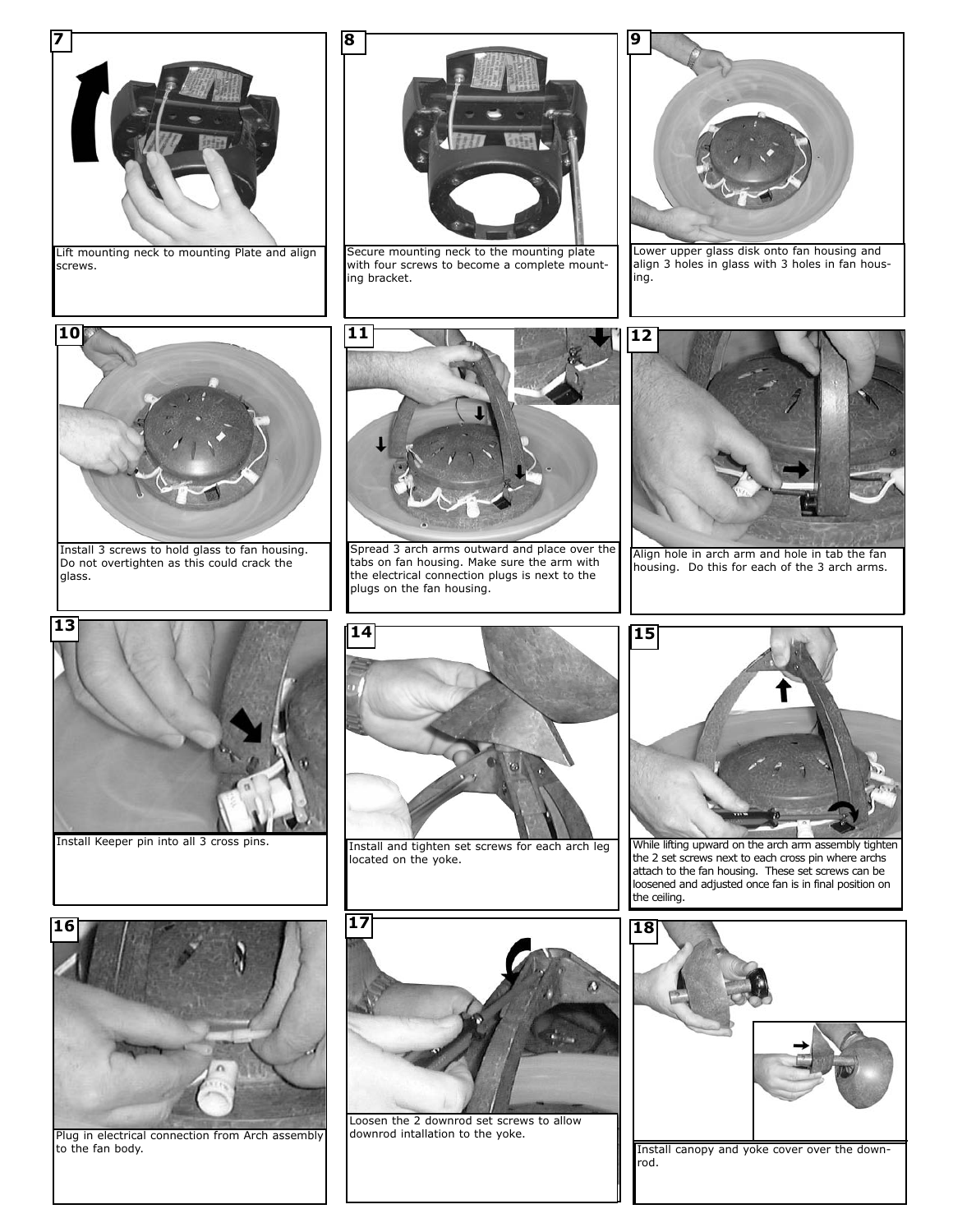

Tread leadwires and safety cable through the downrod.



Place downrod into the yoke, align the holes in the yoke with the holes in the downrod and install cross pin. Install keeper pin into cross pin.



the yoke. Drop cover over yoke.



Install 6x15 Watt candelabra bulbs. Bulbs included.



Make wire connections to power source using wire nuts provided. Make sure that no filiments are outside of the wirenut. After making the wire connections, the wires should be spread apart with the grounded conductor and the equipment-grounding conductor on one side of the outlet box and ungrounded conductor on the other side of the outlet box.



Hang assembled fan from the mounting bracket<br>installed to ceiling in previous step. Make sure<br>the fan is hanging straight. Rotate fan until the<br>tab on the Mounting bracket engages the slot<br>on the Downrod Ball. This must be prevent the fan body from rotating when the blades are in motion.



Make wire connections as per above diagram. Connect the white wire from the fan to the White or Neutral wire from the power source. Connect the black wire from the fan to the Black or hot wire from the power source. Connect all Green / Yellow wires from the fan, Downrod and mounting bracket to the Ground wire from the house.



Place floating brackets onto blades aligning holes in blade with the floating bracket. **Place blade arms onto the other side of the** 



blade and aligning holes. Insert screws with fabric washers though the holes and tighten securely.



Fan and light kit combinations over 35 lbs, in both flush and downrod mode the safety cable must be installed into the house structure beams using the 3" lag screws, washers, and lock washers. provided. Make sure that when the safety cable is fully extended the lead wires are longer than the cable and no st



Re-install safety bar removed in step. 3 by placing safety bar on screws, sliding into place, and tightening the 2 screws.



Remove motor screws from fan motor and save.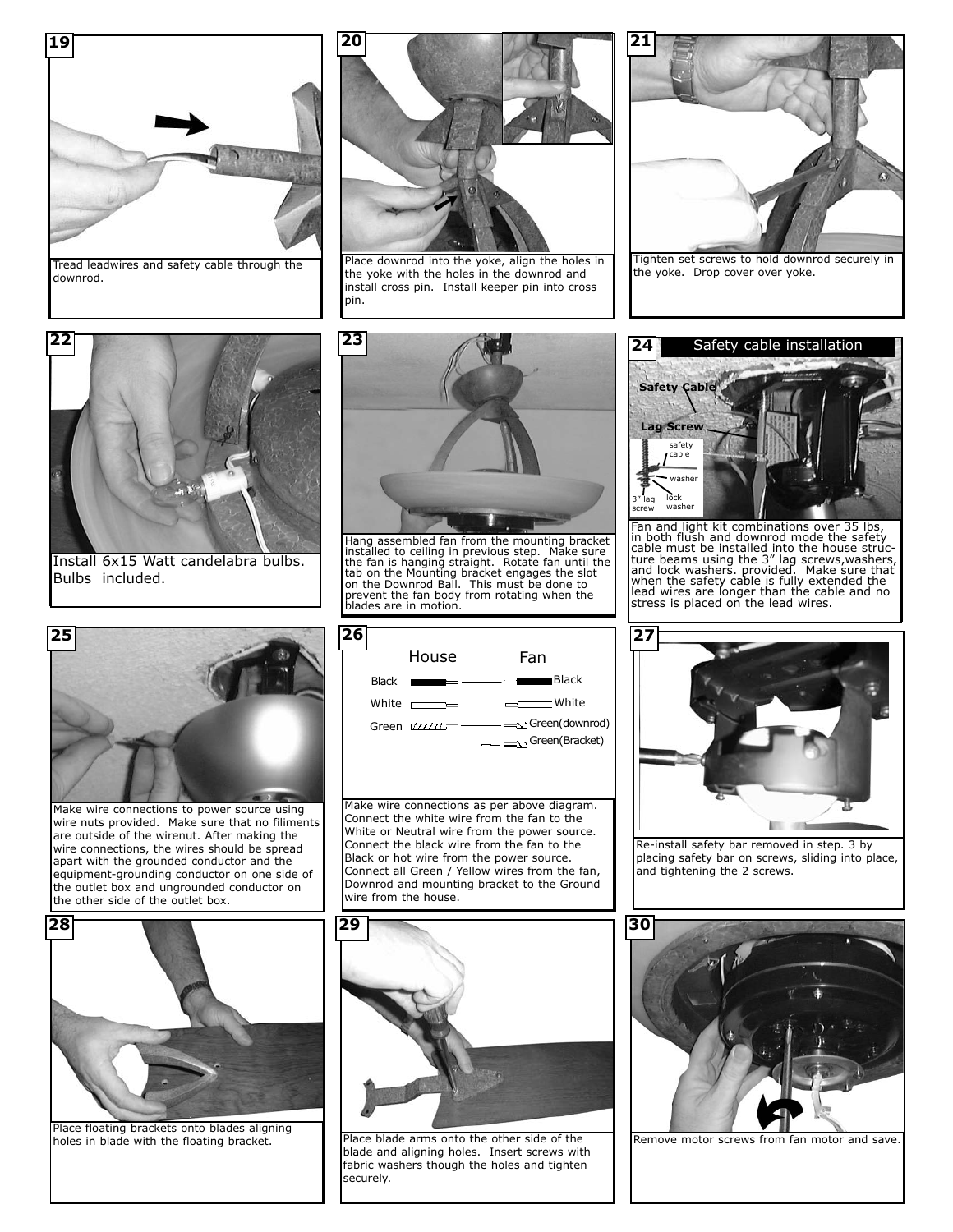

as shown above. Tighten screws securely.



Loosen 2 of the 3 screws that will hold the light kit pan. Remove the screw that is associated to the closed hole on the light kit pan as shown in the inset.



Lift light kit pan to the fan motor assembly. Align the 3 screws with the key hole slot holes in the light kit pan (see insert). Rotate the light kit pan as shown. Then install the screw removed in the previous step though the closed hole. Tighten all 3 screws securely.



Install the 2x50 watt halogen bulbs. Bulbs Included. Do not touch bulb surface as oily residue from skin can cause the bulb to explode.

**WARNING: Over lamping the fan will result in the fan lights shutting down until the proper wattage of bulbs are installed. Reset the lights by turning off the wall switch, breaker,or by remote. Replace bulbs with the correct wattage bulbs, turn the power on.**



Lift Canopy to ceiling aligning the key hole slots with the screws on the bottom of the Mounting bracket. Rotate the canopy Counter Clockwise to lock in place. Tighten the screws to secure the Canopy. See inset for Keyhole shape





Find the glass retainer with visible screw. Loosen the screw and tip the retainer to the side. Next lift glass and place the glass edge into the remaining glass retainers. Then lift the other side of the glass upward and tip the loosened glass retainer downward to engage the glass. Retighen the glass retainer screw.



Remove cover by snaping off from top or bottom. Remove battery cover. Install 12V battery into wall remote. Duracell MN21 / Eveready A23 / GP 23A all 12V.Attach cover of remote by placing over buttons and snap the battery cover in place.



Set dip switches on the Remote Transmitter and Remote Receiver to the same settings. This must be done so the units will communcate properly. If you have other fans you can set to control from one transmitter by setting both receivers the same as the transmitter. If you have more than one fan with remote. You can set the dip switches to different positiosns to have seperate control.



buttons. Place remote over 2 pins on front cover. Attach cover of remote by placing over 4 pins and snaping into place.

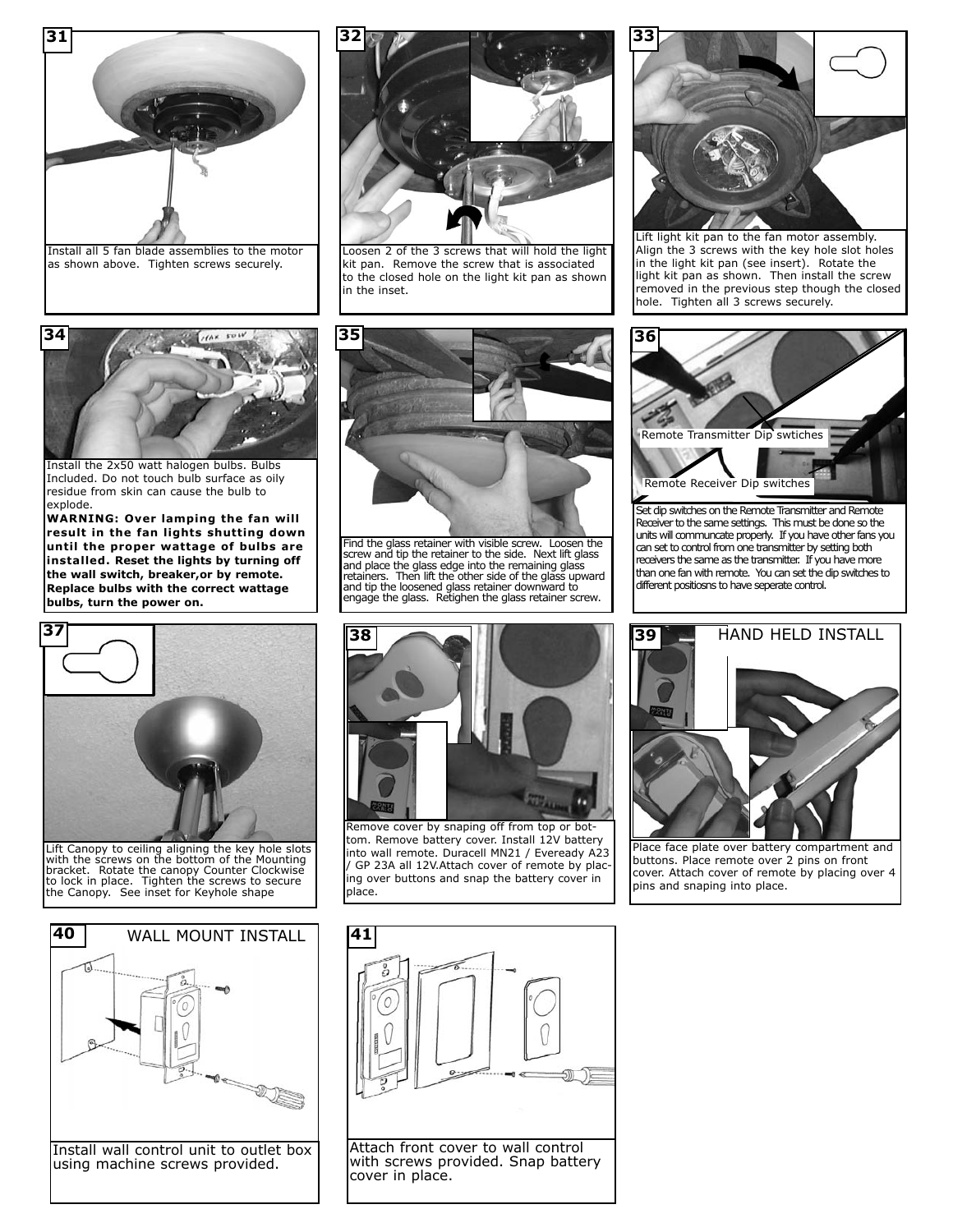## **Remote Control Transmitter Features:**



**FAN SPEED** Depress "I dot" for low speed, "2 dots" for medium or "3 dots" for high. To turn fan off press square".

**LIGHT DIMMER** To turn light on, press light dimmer once quickly. To turn off press once quickly while light is on. To dim light hold down button "light dimmer". The light will cycle from bright to dim to bright until button is released. Light will maintain last setting if turned off.

**FORWARD/REVERSE** Depress rev button allow a few seconds for remote to change rotation direction with fan running.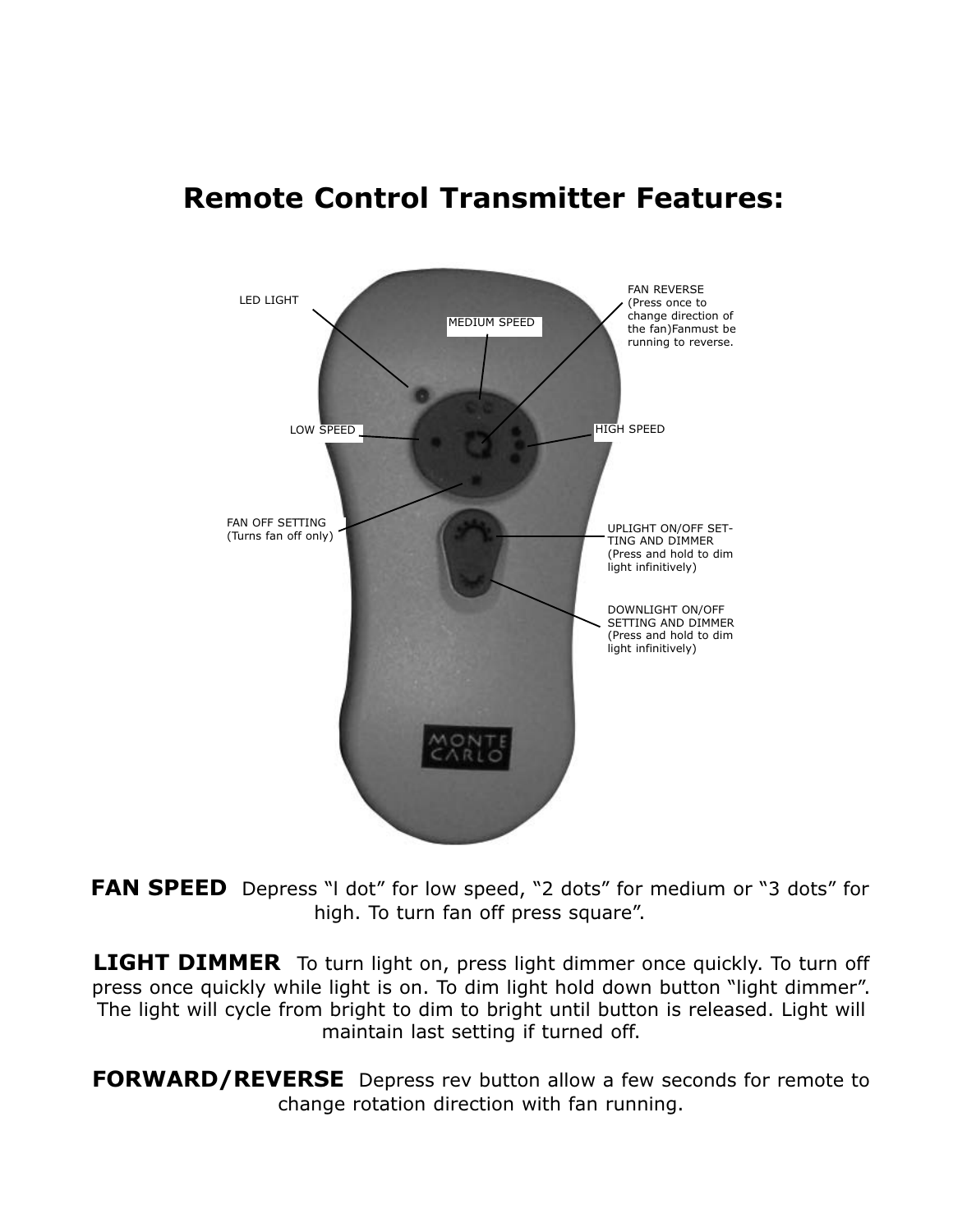### Trouble Shooting

If you have difficulty operating your new ceiling fan, it may be the result of incorrect assembly, installation, or wiring. In some cases, these installation errors may be mistaken for defects. If you experience any faults, please check this Trouble Shooting Chart. If a problem cannot be remedied, or you are experiencing difficulty in installation, please call our Customer Service Center at the number printed on your parts list insert sheet. **Warning: Before servicing or cleaning unit, Switch power off at Service panel and lock service disconnecting means to prevent power from being switched on accidentally. When the service disconnecting means cannot be locked, securely fasten a prominent warning device, such as a tag, to the service panel.**

1.Check main and branch circuit fuses or circuit breakers. 2.Check line wire connections to fan and switch wire connections in switch housing. 3.Check to make sure the dip switches from the transmitter and receiver are set on the same frequency. 1. If fan does not start:

#### **CAUTION: Make sure main power is turned off.**

2. If fan sounds noisy: 1. Check to make sure all screws in motor housing are snug (not over tightened). 2.Check to make sure the screws which attach the fan blade holder to the motor are tight. 3.Check to make sure wire nut connectors in switch housing are not rattling against each other or against the interior wall of the switch housing.

#### **CAUTION: Make sure main power is turned off before entering switch housing.**

4.Some fan motors are sensitive to signals from Solid State variable speed controls. **DO NOT USE a Solid State variable speed control.**

5.Allow "break-in" period of 24 hours. Most noises associated with a new fan will disappear after this period.

1.Make sure that the ridge of the canopy engages the notch in the downrod ball. 3. If fan wobbles:

**the correct wattage bulbs, turn the power on.**

2.Check that all blades are screwed firmly into blade holders.

3.Check that all blade holders are tightened securely to motor.

4.Make sure that canopy and mounting bracket are tightened securely to ceiling junction box and junction box is mounted firmly to ceiling joist.

5.Most fan wobble problems are caused when blade levels are unequal. Check this level by selecting a point on the ceiling above the tip of one of the blades. Measure this distance from blade tip to ceilng. Keeping measure within 1/8", rotate the fan until the next blade is positioned for measurement. Repeat for each blade. If all blade levels are not equal, you can adjust blade levels by the following procedure. To adjust a blade tip down, insert a washer (not supplied) between the blade and blade holder at the screw closest to the motor. To adjust a blade tip up, insert washer (not supplied) between the blade and blade holder at the two screws farthest from the motor. Reverse the position of the washer if blades mount from top of blade. 6.If blade wobble is still noticeable, interchanging two adjacent (side by side) blades can redistribute the weight and possibly result in smoother operation.

4. If light does not work:

2.Check for loose or disconnected wires in fan switch housing. 3.Check for loose or disconnected wires in light kit. 4.Check for faulty light bulbs. **WARNING: Over lamping the fan will result in the fan lights shutting down until the proper wattage of bulbs are installed. Reset the lights by turning off the wall switch, breaker,or by remote. Replace bulbs with**

1.Check wire from fan to make sure it is connected to hot wire from house.

**CAUTION: Make sure main power is turned off before entering switch housing.**